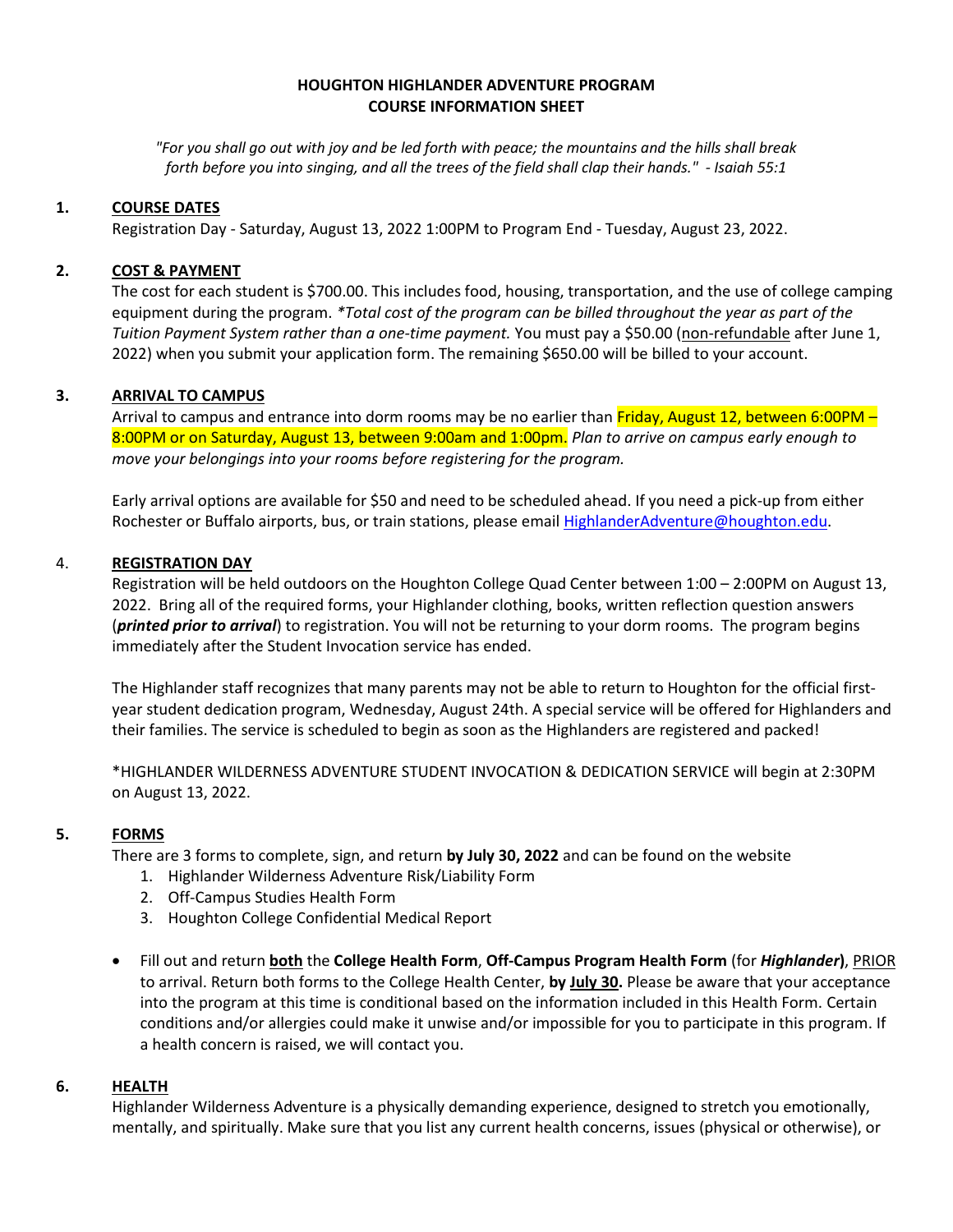experiences, as well as your past history on the Highlander Health form. If you would like to discuss any questions or concerns that may impact your participation, feel free to contact me to discuss this.

**Dietary Accommodations:** We try to accommodate for food challenges or allergies. If dietary issues are a serious consideration, then please list those. \*\*However, because of the nature of this program, we can not adjust our menus to simply accommodate food preferences.

We recommend you specifically consider the following areas in order to prepare:

**Feet:** Sore or injured feet can greatly impact your experience. Please be sure that your boots fit properly and take care of any in-grown toe nails, blisters, or painful calluses prior to this experience. **Dental**: Dental issues can develop quickly. If you have a potential dental problem, have it taken care of before arrival as you are a long way from a dentist and an abscessed tooth can be miserable on a wilderness trip.

# **7. REQUIRED READINGS & REFLECTION QUESTIONS**

This course will require students to complete readings and reflection questions prior to arriving to Highlander Wilderness Adventure's registration day. \*\**Readings and reflection questions will be provided to students after course applications are received.* 

# **8. PRE-COURSE CONDITIONING**

Highlander Wilderness Adventure is a physically demanding program. You will be participating in activities like the ropes course, rock climbing, backpacking, canoeing, a 5-mile run, a solo experience, and sleeping in tents or in lean-to's. Start your fitness program early as this will impact your personal and group experience. In preparation for the course, we recommend you follow the conditioning program for at least 1 month (4-weeks) prior to arrival:

- **Cardio:** 1-2 miles each day (you should be barely able to carry on a conversation as you run), more if possible. Goal: 10-15 miles/week.
- **Muscle-building:** 3 sets of 10-15 reps of each every day: push-ups / sit-ups / squats / lunges

# **9. COURSE SCHEDULE**

During the program we will spend time in Houghton on the Initiatives Course and in upstate NY. A bus/vans will transport the group to areas where we will backpack, rock climb, canoe, and participate in a SOLO. *Note: Participants are intentionally not told the daily schedule.* We will arrive back at Houghton, late, on the evening of Tuesday, August 24th. Breakfast will be available in the campus center, on Wednesday morning. On Wednesday, all Highlanders are expected to participate in new student orientation activities before classes begin on the following Monday!

# **10. TECHNOLOGY POLICY**

Participants will not have access to their phones during the program. An important part of the course is the experience of isolation and seclusion. The program is also in remote areas, where there is no cell phone service. If parents or guardians need to reach their participants for any reason, please use the following numbers:

716-560-6278 Laura Thayer's cell phone (please leave a message) 585-567-9333 Houghton College Safety & Security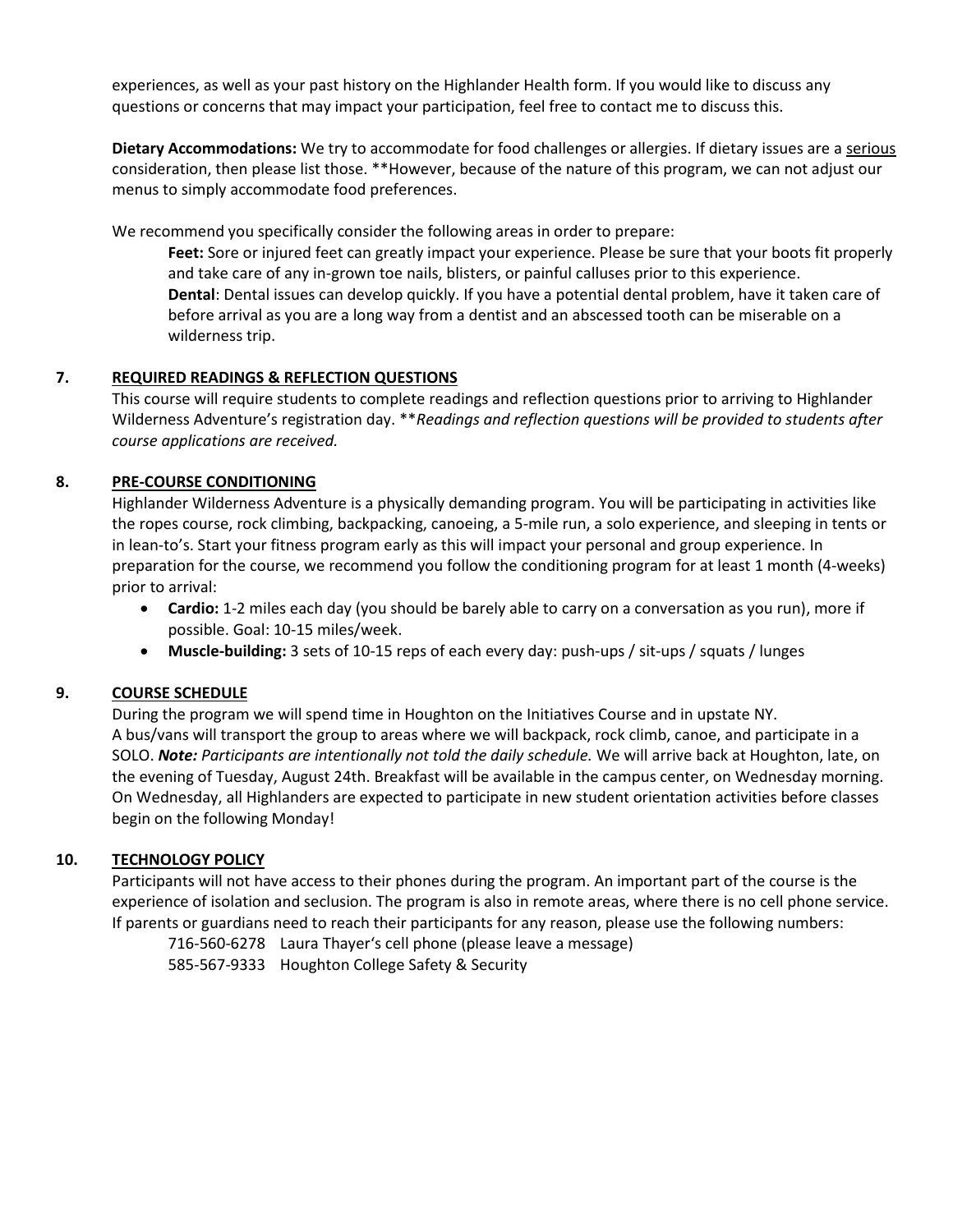## **EQUIPMENT LIST**

A minimum of personal clothing is necessary for the student who attends the Highlander Adventure Program. Participants will be provided with a 60-L backpack to hold personal and group items. It is important to have the following items to protect participants in a range of temperatures and environments. Please pack only one suitcase or duffle bag labeled clearly with your name. During registration, your items will be transferred to backpacks and bags or additional items such as dorm keys will be locked and stored at the gym until the program ends.

- \*\*Mid-weight Sleeping bag, NO COTTON OR DOWN and rated to at least 20-degrees in stuff sack with plastic bag.
- \*\*Sleeping pad, ensolite or self-inflating (i.e., thermarest, ridgerest)
- 1-pair hiking boots, light-weight, well broken in and waterproofed. Suggestions: Merril, Keen hikers, Danner Lights, Hi-Tech, Sierra Lites. Check out website[, https://www.rei.com/learn/expert-advice/hiking-boots.html](https://www.rei.com/learn/expert-advice/hiking-boots.html) for more information on choosing boots.
- 1- pair running shoes
- 1- Raingear tops and bottoms or large poncho
- 4- T-shirts synthetic material is better than cotton (i.e., Under Amour, Clima Cool, etc.)
- 2- light-weight long-sleeved non-cotton, synthetic shirt (i.e., Under Armour, EMS techwick, climacool)
- 1- mid-to-heavy weight wool sweater, fleece, or hooded jacket for temps down to 40-degrees
- 2- pair of long hiking pants, (light-weight, not tight fitting). NO JEANS OR COTTON PANTS
- 2- pair of athletic shorts
- 4- pair of synthetic mid-weight hiking socks (i.e., smartwool, wool, REI, techwick, etc.)<br>2-pair socks for running shoes<br>2. pair of pulse hast linear actional (provides additional sushing 8 protection were in
- 2-pair socks for running shoes
- 2- pair of nylon boot liners, optional (provides additional cushion & protection worn inside hiking socks)
- 
- $-$  4- sets underwear<br> $-$  1- swim suit (one-1- swim suit (one-piece, tankinis, or shorts & a tanktop are allowed)
- 1- bandanna
- Baseball cap or visor (to protect face from sunlight)
- 
- Wooly warm hat and 1 pair of non-cotton gloves<br>
1- Toilet kit (small backpacker's towel, soap, toot 1- Toilet kit (small backpacker's towel, soap, toothbrush, travel size baby wipes)
- 1- Headlamp or small flashlight with extra batteries and bulb
- 1- small container of bug repellent
- 6- gallon zip-lock bags
- 2- large trash bags
- 1- small Bible (Old and New Testament)
- 2- pens
- Small camera with waterproof or protective case, *optional*
- \_\_ 1 small folding pocket knife, *optional*

## **NOT ALLOWED**: **cell phones, MP3 players or other electronic devices, jewelry, make-up, and/or watches**

**Note:** Most Goodwill and/or Salvation Army stores sell second-hand wool/fleece clothing which is inexpensive and suitable. You can also check for additional options at Sierra Trading Post, REI, EMS, Dick's Sporting Goods.

\*\* Sleeping bags and sleeping pads may be reserved and rented through EPIC Adventures for \$10 (payment due at registration). Email *epicadventures@houghton.edu* to reserve your sleeping bag and/or sleeping pad.